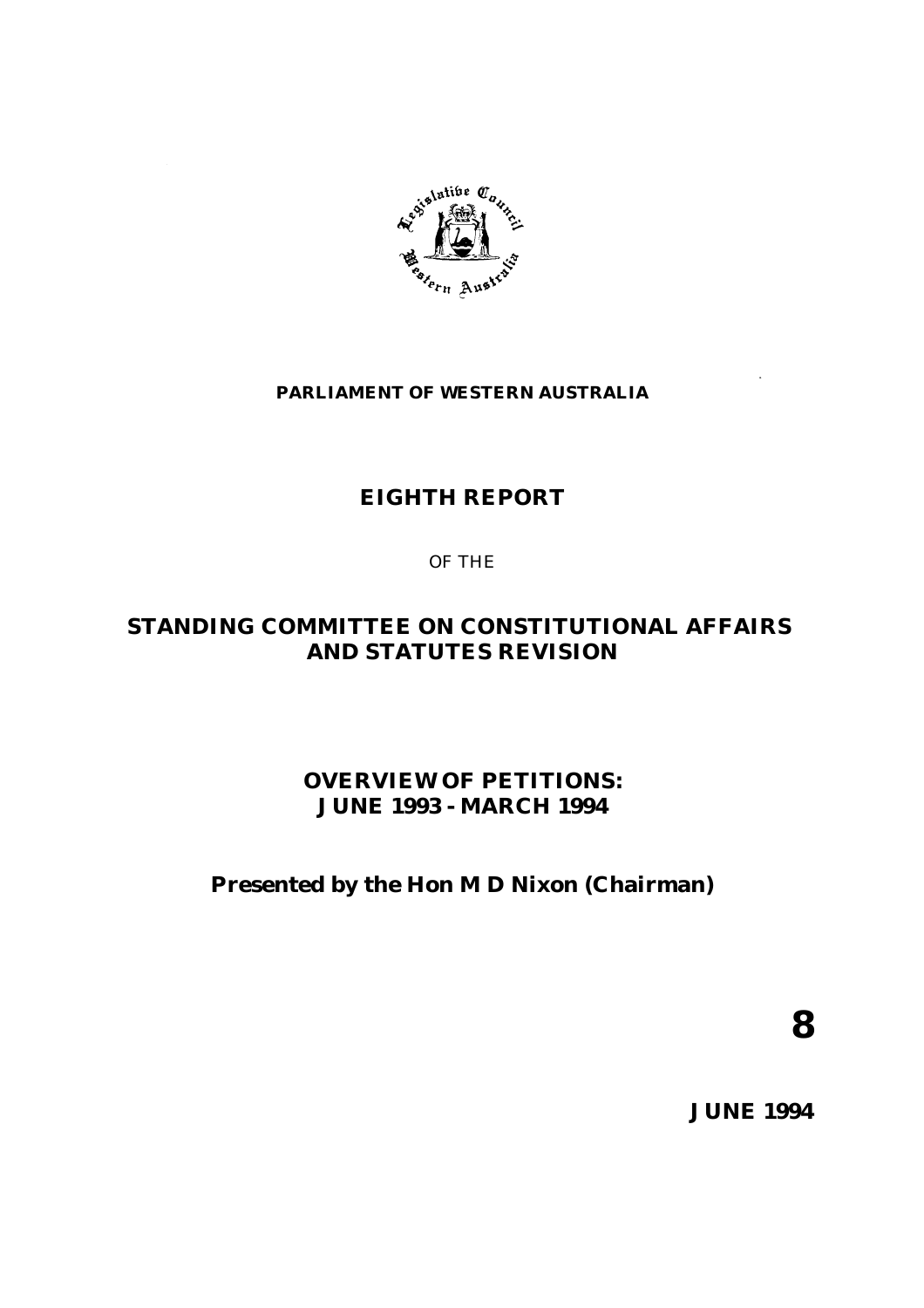## **STANDING COMMITTEE ON CONSTITUTIONAL AFFAIRS AND STATUTES REVISION**

### **Date first appointed:**

21 December 1989

### **Terms of Reference:**

The functions of the Committee are to consider and report on -

- (a) what written laws of the State and spent or obsolete Acts of Parliament might be repealed from time to time;
- (b) what amendments of a technical or drafting nature might be made to the Statute book;
- (c) the form and availability of written laws and their publication;
- (d) any petition;
- (e) any matter of a constitutional or legal nature referred to it by the House.

A petition stands referred to the Committee after presentation.

## **Members as at the date of this report:**

Hon M D Nixon MLC (Chairman) Hon A J G MacTiernan MLC Hon B M Scott MLC

#### **Staff as at the date of this report:**

Ms K A Schmidt, Advisory/Research Officer Mr A C Evans, Committee Clerk

#### **Previous reports:**

See Appendix I

## **Address:**

Parliament House, Perth WA 6000, Telephone (09) 222 7222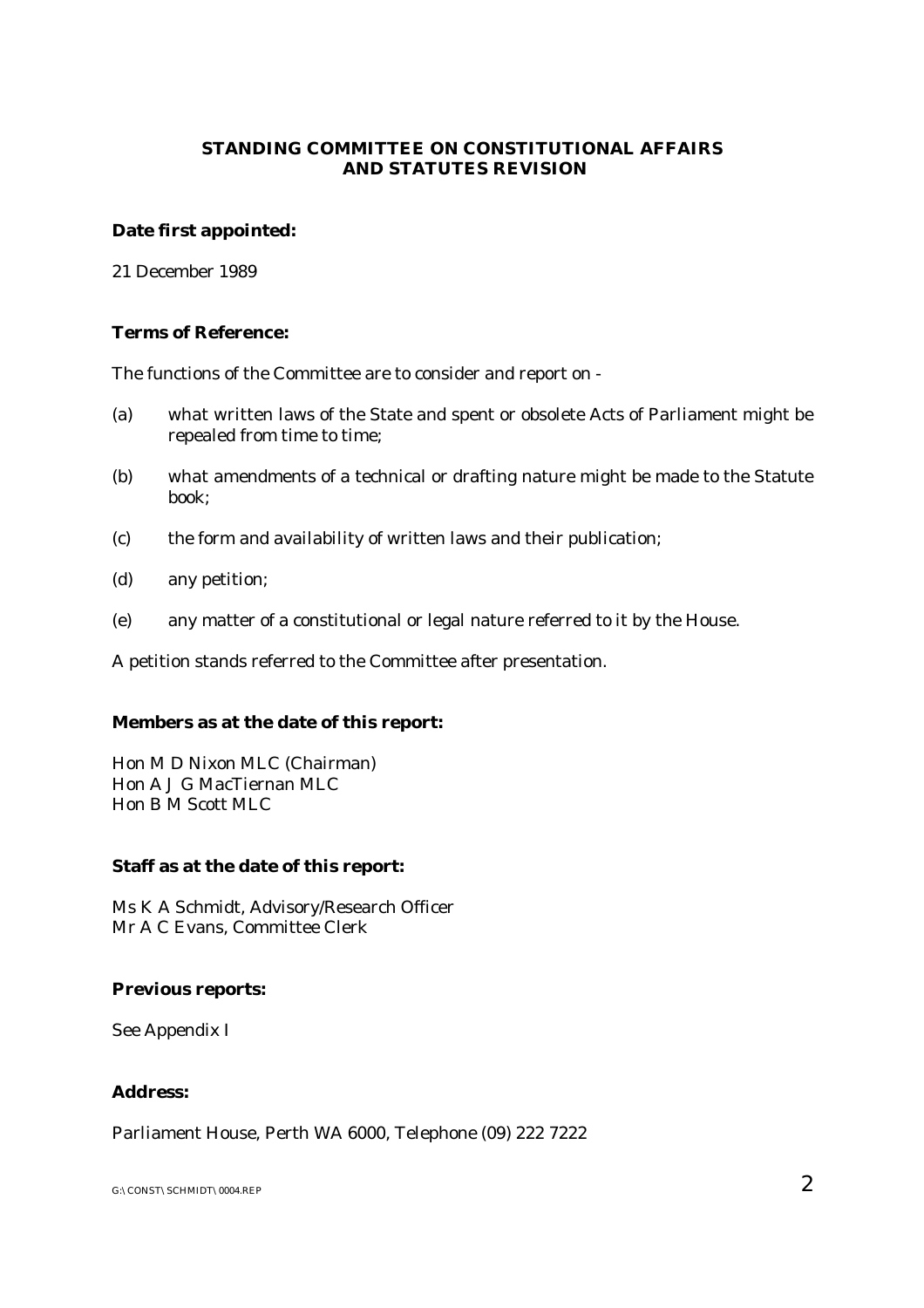# **OVERVIEW OF PETITIONS: June 1993 - March 1994.**

## **1. BACKGROUND**

Since June 1993, the Legislative Council Standing Committee on Constitutional Affairs and Statutes Revision has considered eleven petitions referred from the Council. This paper provides an overview of each of the petitions, including the action taken by the Committee to date.

The Committee has given due consideration to each of the petitions. The extent of the Committee's deliberations, however, necessarily varied across the petitions. The Committee is mindful, *eg.*, that matters of Government policy are most effectively addressed through the responsible Minister. The Committee conducted comprehensive reviews with regard to three of the petitions and has tabled separate reports detailing the Committee's investigations and subsequent recommendations. In other cases, *eg.*, the security screens and doors petition, the Committee merely acted as a mediator between the relevant parties.

A further two petitions, regarding the Mount Henry Hospital and the alteration of trading hours respectively, were tabled toward the end of the session. As the anticipated date of prorogation allowed insufficient time for the Committee to adequately consider the petitions, the Committee invited both of the principal petitioners to resubmit the petitions during the following session.

## **2. OVERVIEW OF PETITIONS**

## **2.1 CLOSURE OF THE FORTESCUE HOTEL AND GOVERNMENT BUILDINGS IN WITTENOOM**

#### *2.1.1 Petition*

Petition tabled by Hon Mark Nevill on 12 August 1993 requesting the Legislative Council to call on the State Government to reconsider the decision to close the Fortescue Hotel and demolish all Government buildings in Wittenoom.

#### *2.1.2 Inquiry*

The Committee conducted a detailed inquiry involving

- $\bullet$ background research;
- $\bullet$ consideration of formal evidence;
- $\bullet$ a visit to Wittenoom, incorporating a public meeting; and
- $\bullet$ written public submissions.

The Committee has subsequently tabled a report detailing five recommendations regarding the town of Wittenoom. The report also notes that a Select Committee of the Legislative Assembly was appointed to address similar terms of reference, and that, in order to avoid duplication of effort, the Committee has focussed its efforts accordingly.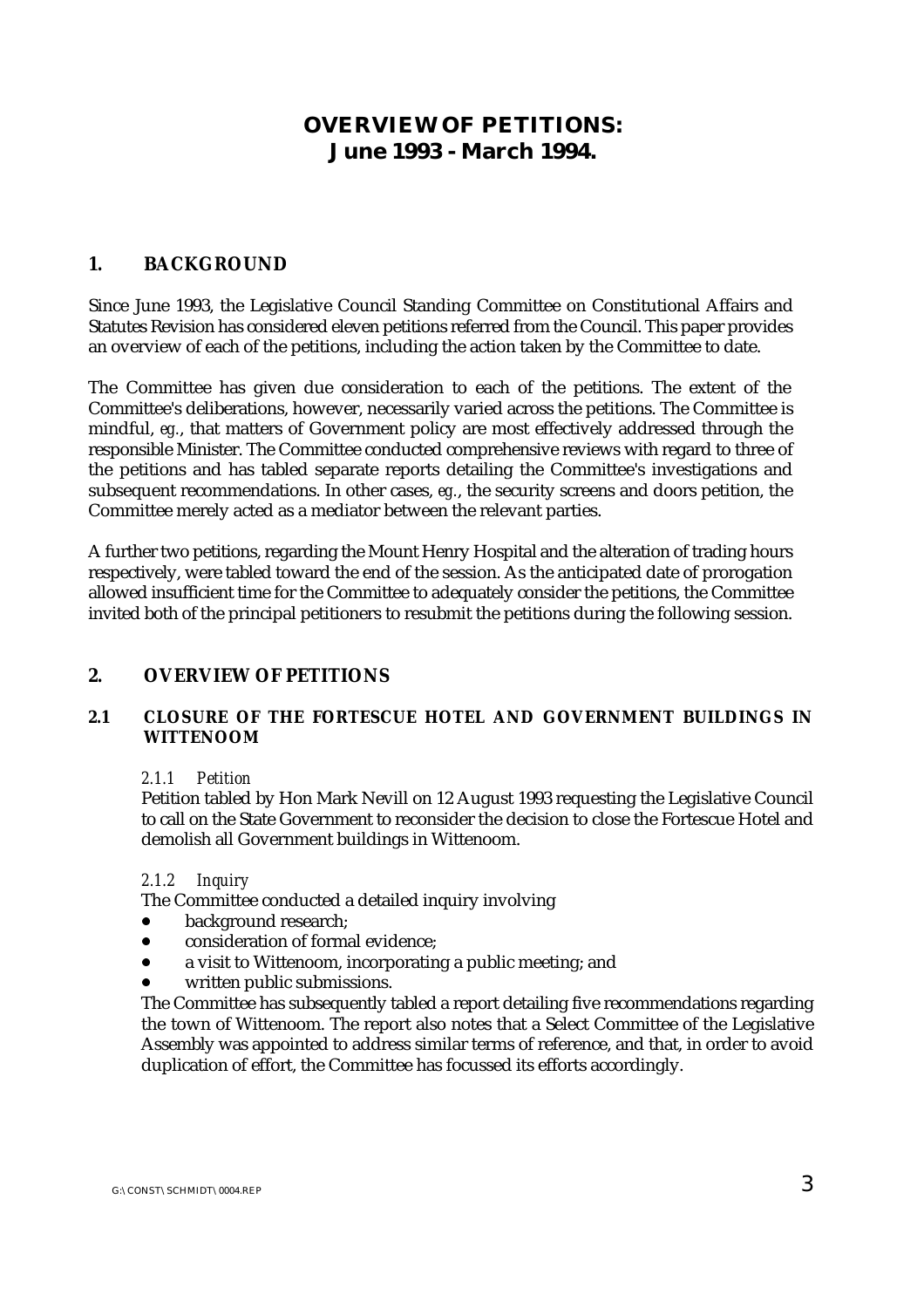## **2.2 NET FISHING**

### *2.2.1 Petition*

Petition tabled by Hon Tom Helm on 17 August 1993 requesting a ban on the use of fishing nets (other than prawn drag nets and throw nets) for recreational fishing between and including Point Samson and Eighty Mile Beach, and the phasing out of professional licence endorsements allowing netting in tidal creeks and turtle breeding areas between and including the De Grey River and Yule River.

## *2.2.2 Inquiry*

The Committee conducted a detailed inquiry involving

- $\bullet$  consideration of the report "Report to Hon Murray Nixon MLC on Petition - Net Fishing - Port Hedland" by Mr Robin Chapple;
- $\bullet$  verbal evidence from Mr Robin Chapple, Hon Tom Helm, and the Fisheries Department of Western Australia;
- $\bullet$ a visit to Port Hedland, incorporating a public meeting and inspection by air;
- $\bullet$ written public submissions; and
- $\bullet$ information from relevant authorities in the Northern Territory and Queensland.

The Committee subsequently produced and tabled a report detailing five recommendations on 16 December 1993.

#### **2.3 NORTHAMPTON HOSPITAL**

#### *2.3.1 Petition*

Petition tabled by Hon Kim Chance on 21 September 1993 requesting that the Northampton Hospital Board be provided with sufficient funds to maintain its eight medical acute beds.

#### *2.3.2 Inquiry*

The Committee noted, on advice from the Minister for Health, that, as part of a national health services programme, four acute, short-stay hospital beds would be maintained at the hospital. This advice was subsequently forwarded to the chief petitioner.

#### **2.4 ESPERANCE PORT**

#### *2.4.1 Petition*

Petition tabled by Hon Bruce Donaldson on 22 September 1993 concerning the citizens and ratepayers of the Shire of Esperance who do not support the export of iron ore through the Esperance port unless the proponent can guarantee that absolutely no iron ore dust will escape the boundaries of the port facility.

#### *2.4.2 Inquiry*

The Committee conducted a detailed inquiry involving

- $\bullet$ consideration of written material;
- $\bullet$  verbal evidence from the Department of Resources Development, CBH, BHP Transport, and a marine consultant;
- $\bullet$  a visit to Esperance incorporating meetings with the Port Authority, local residents, the Goldfields Esperance Development Authority, and the EPA.

The Committee has subsequently tabled a report detailing five recommendations.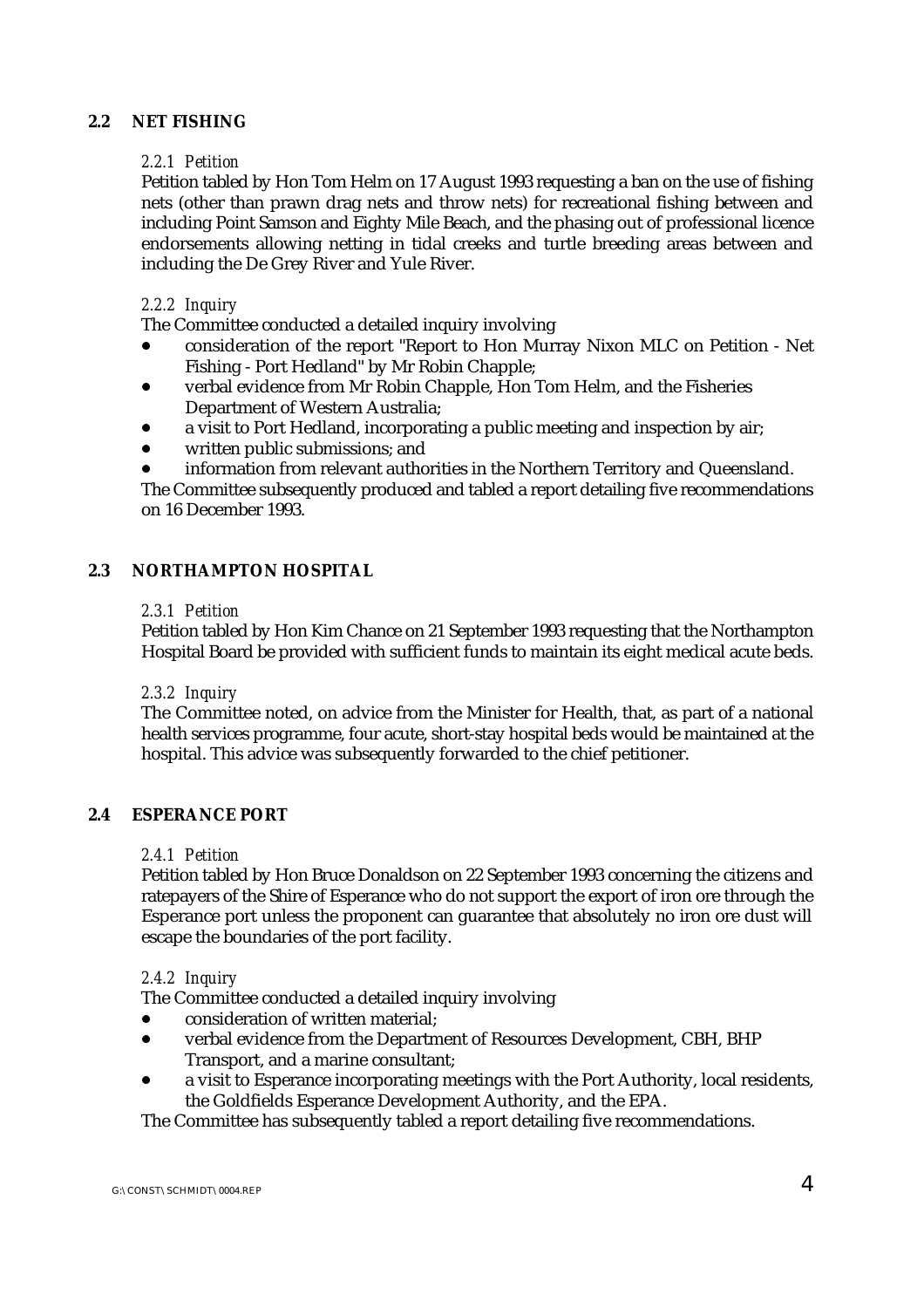## **2.5 BATOUL OSET**

#### *2.5.1 Petition*

Petition tabled by Hon R Pike on 14 September 1993 requesting that the Legislative Council makes such order or recommends such relief as it shall think fit in relation to [the petitioner's] employment with the Ministry of Premier and Cabinet Women's Interest Division in 1989 and subsequent events.

#### *2.5.2 Inquiry*

The Committee advised Ms Oset on 22 December 1993 that the Committee intends to take no further action to that already undertaken by the Commissioner for Equal Opportunity, the Equal Opportunity Tribunal, and the Public Services Appeal Board. The Committee has also responded to a number of subsequent letters from Ms Oset, reiterating its decision.

#### **2.6 STUDENT GUILDS AND ASSOCIATIONS BILL**

#### *2.6.1 Petition*

Petition tabled by Hon R Davies on 14 September 1993 requesting that State Parliament refrains from passing the Acts Amendment (Student Guilds and Associations) Bill 1993 which aims to restrict the power of universities to levy a universal fee on behalf of their respective Student Guild.

#### *2.6.2 Inquiry*

The Committee sought comment from Hon R Davies, the Minister for Education, and the Murdoch University Guild President. No responses have been received.

#### **2.7 SECURITY SCREENS AND DOORS**

#### *2.7.1 Petition*

Petition tabled by Hon Tom Butler on 21 October 1993 urging the Legislative Council to direct Homeswest to fit security screens and doors to all aged invalid and pensioner homes in the Queens Park area.

#### *2.7.2 Inquiry*

Further to the Committee's requests for comment, Homeswest indicated that security screens for the principal petitioner, Ms Williams, and her colleagues have been approved. The Committee has since received a letter of thanks from Ms Williams.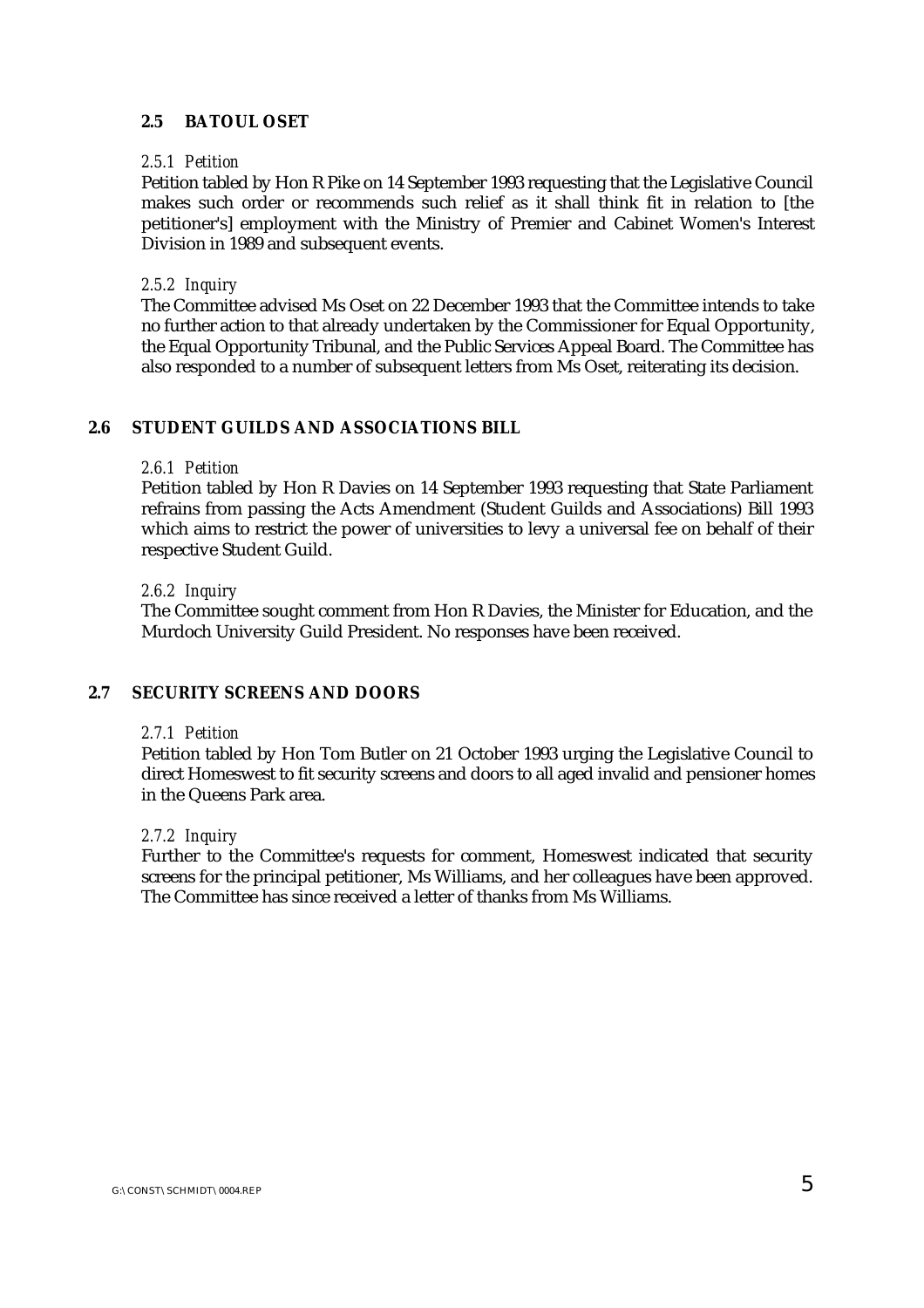#### **2.8 PERSONAL INJURIES LAW**

#### *2.8.1 Petition*

Petition tabled by Hon R Davies on 21 October 1993 requesting a full and independent inquiry into the changes to personal injuries law in Western Australia prior to the passage of any Bill before the Parliament.

#### *2.8.2 Inquiry*

Further to the proclamation of the Workers' Compensation and Rehabilitation Act, the Committee invited and received comment from the chief petitioner regarding the Motor Vehicle (Third Party Insurance) Bill.

#### **2.9 REPEAL OF THE MINING ACT (1986)**

#### *2.9.1 Petition*

Petition tabled by Hon N Moore on 27 October 1993 regarding the Paddington minesite and seeking the repeal of the Mining (Validation and Amendment) Act 1986 to restore the claim.

#### *2.9.2 Inquiry*

The Committee noted, on advice from the Minister for Mines, that the petition is identical to the petitioner's previous petition submitted on 3 December 1992. The petitioner has offered no further evidence to the petition of 3 December 1992, and has not, to date, responded to the Committee's request for further comment.

#### **2.10 COMO SENIOR HIGH SCHOOL**

#### *2.10.1 Petition*

Petition tabled by Hon C Griffiths on 2 December 1993 requesting the Legislative Council to recommend to the Government that it give a firm undertaking to include an appropriate allocation in the 1994/95 education budget for a gymnasium/performing arts centre at Como Senior High School.

#### *2.10.2 Inquiry*

The Committee has been advised by the Minister for Education that, as the availability of capital works funds for 1994/95 is not yet known, he is unable to provide a firm commitment to provide funding for the centre. The Committee has since forwarded the Minister's letter to the principal petitioner and Hon C Griffiths. Further petitions were tabled in the Legislative Council on 23 March 1994 and 29 March 1994.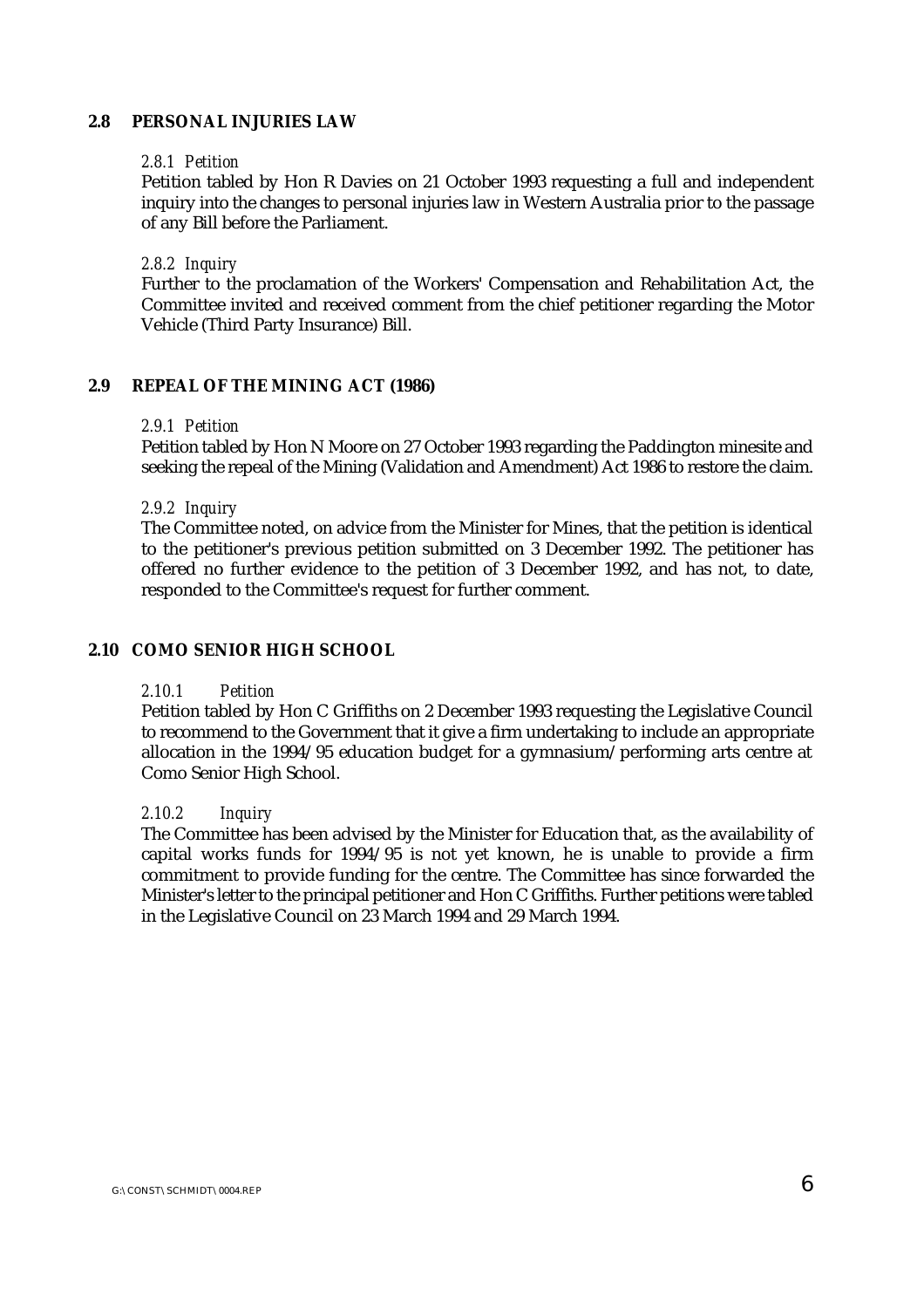## **2.11 CITY OF COCKBURN**

#### *2.11.1 Petition*

Petition tabled by Hon John Halden on 24 June 1993 expressing concern regarding Cockburn City Council planning decisions to amend the City of Cockburn Town Planning Scheme to allow commercial development adjacent to the Waldorf School.

## *2.11.2 Inquiry*

The Committee received advice from the City of Cockburn, the Minister for Planning, the Minister for Education, and Hon John Halden. The Committee notes, however, that the principal petitioner has not, to date, responded to the Committee's invitation to provide further comment regarding the petition.